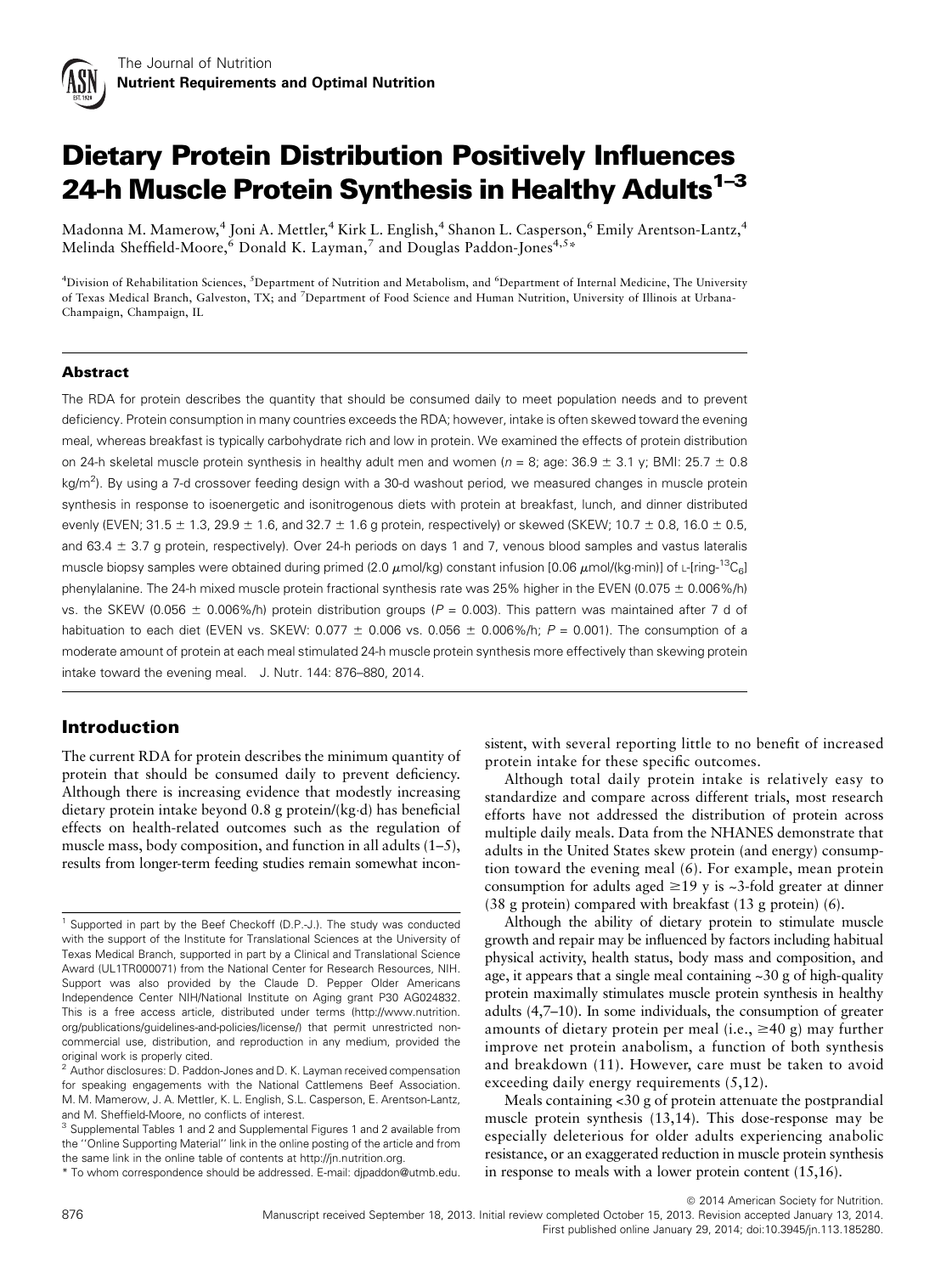The question remains whether simply manipulating the distribution pattern of protein consumption over a 24-h period can meaningfully affect outcome-focused measures (e.g., body composition, muscle strength, functional capacity) in healthy adults whose diets are not overtly deficient. Age-related conditions such as osteoporosis and sarcopenia do not develop acutely. Rather, they are insidious processes precipitated by suboptimal lifestyle practices in early middle age (17,18). The conceptual model for this study contends that establishing a dietary framework containing moderate amounts of high-quality dietary protein at each meal represents an efficient and feasible dietary strategy to optimize 24-h muscle protein synthesis while being mindful of issues such as protein cost and daily energy consumption.

We hypothesized that an even protein distribution (~30 g for breakfast, 30 g for lunch, and 30 g for dinner) would result in a greater 24-h muscle protein synthetic response than the same total amount of protein delivered in a skewed format (~10 g for breakfast, 15 g for lunch, and 65 g for dinner).

## Participants and Methods

Participants. This study was approved by the University of Texas Medical Branch Institutional Review Board and independently reviewed by a data safety and monitoring board. Volunteers were recruited through flyers and newspaper advertisements. Medical screening for study eligibility included a medical history, complete blood count, plasma electrolytes, blood glucose concentration, and liver and renal function tests. Participants were excluded for the following: BMI >30 kg/m<sup>2</sup>, metabolic disease, low hematocrit or hemoglobin, vascular disease, hypertension, cardiac abnormalities, renal disease, recent weight loss or gain, participation in a weightloss diet/exercise program, smoking, and anabolic steroid usage. Eight healthy male ( $n = 5$ ) and female ( $n = 3$ ) volunteers between the ages of 25 and 55 y qualified for and participated in this study (Table 1). All participants were physically active but not athletically trained.

Study design. Individuals participated in a randomized 7-d crossover feeding study with a 30-d washout period. The general study design is described in Supplemental Figure 1. On days 1 and 7 of each diet, participants completed a 24-h metabolic study (Supplemental Fig. 2). A second metabolic study (day 7) was included to determine if there was habituation to the study diets over time. After the medical screening, participants were asked to maintain their normal diets and to avoid strenuous activity 72 h prior to each metabolic study. Participants were admitted to the Institute for Translational Science-Clinical Research Center (ITS-CRC)<sup>8</sup> at ~1500 h the day before each metabolic study. At 0530 h the next morning, after a standardized evening meal and overnight fast, an 18-gauge polyethylene catheter (Insyte-W; Becton Dickinson) was inserted into a forearm vein for blood sampling. A second 18-gauge polyethylene catheter was inserted into a forearm vein of the opposite arm for infusion of the stable isotope tracer. Background blood samples were drawn for analysis of phenylalanine enrichment and concentration (serum separator tubes; BD Vacutainer SST). A primed (2  $\mu$ mol/kg), constant infusion [0.06  $\mu$ mol(kg·min)] of L-[ring-<sup>13</sup>C<sub>6</sub>]phenylalanine (Cambridge Isotope Laboratories) was started at 0700 h and maintained for 26 h. Three muscle biopsies (100–150 mg) were obtained at 0900 h, 1230 h, and at 24 h (0900 h) from the lateral portion of the vastus lateralis (19). Peripheral venous blood samples were obtained before ingestion of each meal and every 20 min for 2–3 h after meal consumption. To reduce any potential complications associated with reduced physical activity (i.e., 36 h of bed rest) during the metabolic studies, participants completed a 30-min bout of moderateintensity treadmill walking (~60% of age-predicted maximum heart rate) at 1600 h on days 1 and 7.

**TABLE 1** Physical characteristics of the healthy adult study participants<sup>1</sup>

| Characteristic | Value           |
|----------------|-----------------|
| Age, y         | $36.9 \pm 3.1$  |
| Height, m      | $1.72 \pm 0.03$ |
| Body mass, kg  | $76.8 \pm 2.9$  |
| BMI, $kg/m^2$  | $25.7 \pm 0.8$  |
| Body fat, %    | $32.2 \pm 2.1$  |
| Lean mass, kg  | $50.1 \pm 2.8$  |

<sup>1</sup> Values are means  $\pm$  SEMs; n = 8.

Study diets. All meals were prepared and cataloged by ITS-CRC bionutrition staff to control macronutrient and energy intake of the 2 study diets. The Harris-Benedict equation with a standardized activity factor of 1.6 was used to estimate daily energy requirements. The diets were designed to exceed the RDA and to broadly reflect daily protein consumption in the United States [i.e.,  $1.2$  g protein/(kg·d)] (6). The study diets were isoenergetic and isonitrogenous, and provided a total of ~90 g protein/d, but differed in the distribution pattern. Diet 1 provided an even protein distribution (EVEN) at each meal: ~30 g (breakfast), 30 g (lunch), and 30 g (dinner). Diet 2 provided an exaggerated skewed protein distribution (SKEW): ~10 g (breakfast), 15 g (lunch), and 65 g (dinner). Carbohydrate intake was held constant, whereas dietary fat intake was manipulated to ensure that the total daily energy consumption remained similar for each diet.

During inpatient metabolic studies (days 1 and 7), meals were provided at 0930, 1300, and 1700 h. The meals on days 1 and 7 were identical. On days 2–6, volunteers were given the option of returning to the ITS-CRC for meals or receiving prepackaged take-home meals. An outpatient dietary log book was provided to document meal times, uneaten or (nonapproved) additional food items, and miscellaneous notes. All meals contained a variety of high-quality plant- and animal-based protein sources. Although 100% dietary compliance was encouraged, uneaten food items from the metabolic study days and midweek meals (frozen and stored) were returned to the ITS-CRC metabolic kitchen and analyzed by using Nutrition Data System for Research software version 2006, developed by the Nutrition Coordinating Center, University of Minnesota. Examples of the EVEN and SKEW study menus provided to participants during metabolic study days are presented in Supplemental Tables 1 and 2.

Mixed muscle protein fractional synthesis rate. Plasma and bound and intracellular mixed muscle L- $[ring^{-13}C_6]$ phenylalanine enrichments were determined as previously described (7,20,21). Mixed muscle protein fractional synthesis rate (FSR) was calculated by measuring the direct incorporation of  $L$ -[ring- $^{13}C_6$ ]phenylalanine into protein, using the precursor-product model:

$$
FSR = [(E_{p2} - E_{p1}) / (E_{m} \cdot t)] \cdot 60 \cdot 100,
$$

where  $E_{p1}$  and  $E_{p2}$  were the enrichments of bound L-[ring-<sup>13</sup>C<sub>6</sub>]phenylalanine for sequential biopsies,  $t$  was the time interval between biopsies, and  $E_m$  represented the mean L-[ring-<sup>13</sup>C<sub>6</sub>]phenylalanine enrichment in the muscle intracellular precursor pool.

Statistical analysis. Mixed-effects linear regression techniques were used to analyze FSR in response to breakfast and over 24 h. The "xtmixed" command in Stata 12.1 (StataCorp LP) was used to generate a model for group (EVEN vs. SKEW) and time (day 1 vs. day 7) as fixed effects and participant as a random effect. A Shapiro-Wilk W test for residual normality was also performed. Residuals were plotted and examined for fit. Outlying values were excluded if they failed to meet model assumptions and were  $\geq 2$  SDs from the mean. The final model output included main effects for group and time and an interaction effect (group  $\times$  time). Between-group contrasts with a Bonferroni correction were performed at each time point (day 1 and day 7). Mixed-effects linear regression was used to analyzed mean plasma L- $\left[\text{ring}^{-13}\text{C}_6\right]$ phenylalanine enrichments with group (EVEN vs.

<sup>&</sup>lt;sup>8</sup> Abbreviations used: EVEN, even daily protein distribution; FSR, fractional synthesis rate; ITS-CRC, Institute of Translational Science–Clinical Research Center; SKEW, skewed daily protein distribution.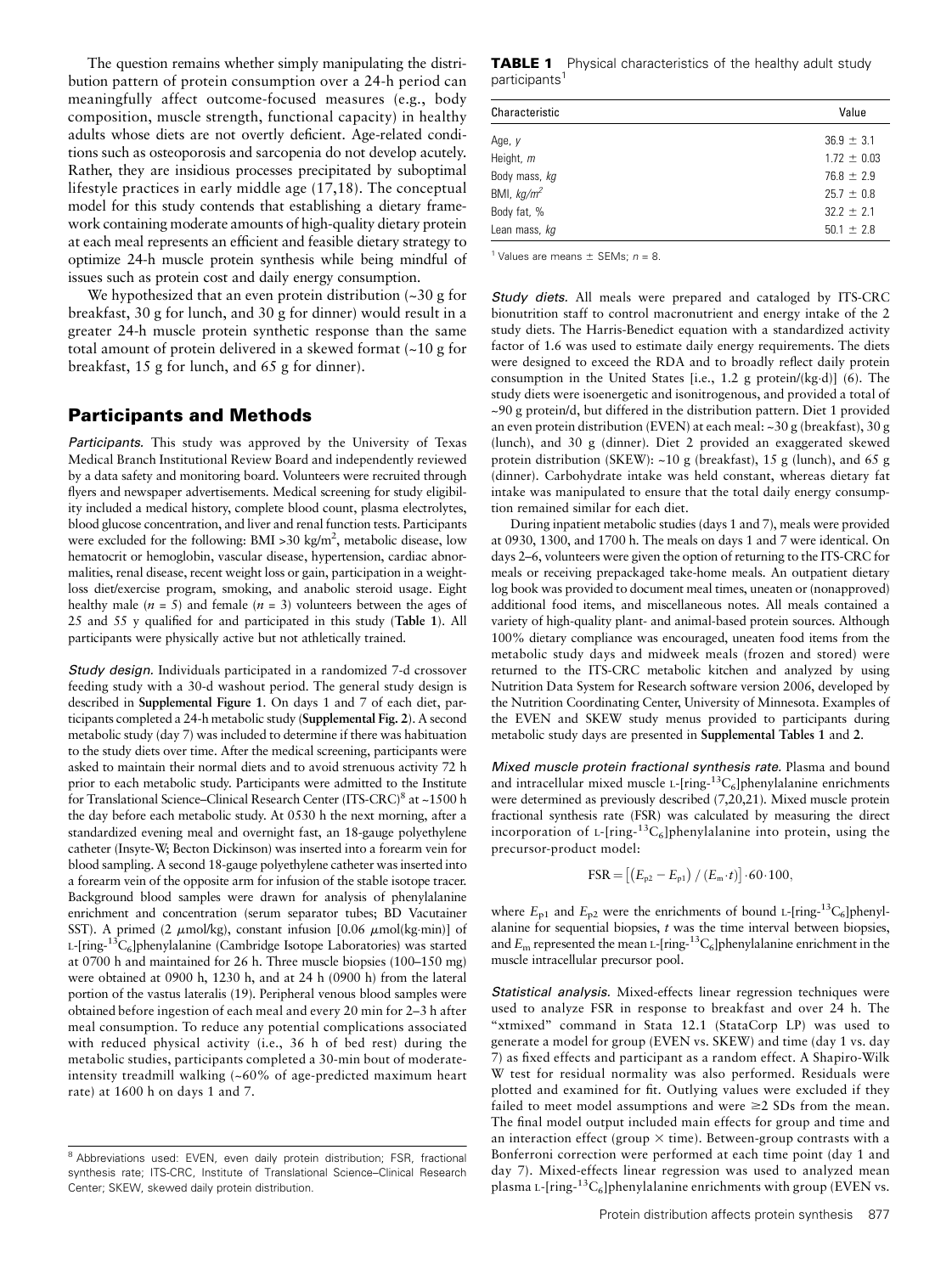SKEW) and time (day 1 vs. day 7) as fixed effects and blood draw time point as a random effect. Muscle intracellular L- $\text{[ring}^{-13}C_6\text{]}$ phenylalanine enrichments are part of the FSR calculation and are presented descriptively. Data are presented as means  $\pm$  SEs; P < 0.05 was accepted as being significant.

# **Results**

### Dietary intake

Identical meals were provided to participants during the metabolic studies (days 1 and 7). Seven-day mean energy and macronutrient intake is presented in Table 2. Total 24-h protein, carbohydrate, and fat consumption in the SKEW and EVEN conditions was not different. Both diets exceeded the RDA for protein  $[0.8 \text{ g/(kg-d)}]$ by ~50%. The SKEW diet met the RDA for protein during the evening meal alone. In all versions of the EVEN and SKEW menus used in this study, the animal-to-vegetable protein ratio was  $\sim 2.1$ (Supplemental Tables 1 and 2).

#### Plasma and muscle enrichments

Mean plasma L-[ring-<sup>13</sup>C<sub>6</sub>]phenylalanine enrichments did not differ between study days (i.e., day 1 vs. day 7) for either group  $(P > 0.05)$ . Plasma and muscle intracellular L-[ring- ${}^{13}C_6$ ]phenylalanine enrichments are presented in Fig. 1 and Table 3.

#### Mixed muscle protein synthesis

Breakfast meal: 30 vs. 10 q protein. During the initial metabolic study (day 1), muscle protein synthesis in response to the breakfast meal containing 30 g protein was ~30% higher than with the 10-g protein meal ( $P = 0.006$ ). A similar response was observed on day 7 after dietary habituation ( $P = 0.002$ ) (Fig. 2).

Twenty-four-hour even vs. skewed protein distribution. Both 24-h diets contained a similar amount of protein (90–94 g). On study day 1, mixed muscle protein synthesis was ~25% higher when dietary protein was evenly distributed across 3 meals compared with the SKEW condition  $(P = 0.003)$ . A similar muscle protein synthetic response was observed after 7 d of habituation to each diet  $(P = 0.001)$  (Figs. 3 and 4).

**TABLE 2** Seven-day mean energy and macronutrient intake in healthy adults consuming diets with an EVEN or SKEW protein distribution<sup>1</sup>

| Meal                     | Energy          | Protein        | Protein                        | Carbohydrate   | Fat            |
|--------------------------|-----------------|----------------|--------------------------------|----------------|----------------|
|                          | kcal            | g              | g/kg                           | g              | g              |
| <b>Breakfast</b>         |                 |                |                                |                |                |
| <b>EVEN</b>              | $848 \pm 47.8$  |                | $31.5 \pm 1.3$ 0.41 $\pm$ 0.01 | $83.8 \pm 2.8$ | $43.0 \pm 2.2$ |
| <b>SKEW</b>              | $537 \pm 34.1$  | $10.7 \pm 0.8$ | $0.14 \pm 0.01$                | $79.3 \pm 7.4$ | $19.7 \pm 1.5$ |
| Lunch                    |                 |                |                                |                |                |
| <b>EVEN</b>              | $820 \pm 28.6$  |                | $29.9 \pm 1.6$ 0.39 $\pm$ 0.02 | $116 \pm 11.1$ | $26.0 \pm 1.1$ |
| <b>SKEW</b>              | $683 \pm 33.6$  | $16.0 \pm 0.5$ | $0.21 \pm 0.01$                | $113 \pm 9.5$  | $18.4 \pm 1.0$ |
| Dinner                   |                 |                |                                |                |                |
| <b>EVEN</b>              | $727 \pm 47.6$  | $32.7 \pm 1.6$ | $0.42 \pm 0.01$                | $112 \pm 7.3$  | $16.4 \pm 1.1$ |
| <b>SKEW</b>              | $1100 \pm 49.3$ | $63.4 \pm 3.7$ | $0.82 \pm 0.03$                | $115 \pm 9.3$  | $43.6 \pm 1.4$ |
| Daily total <sup>2</sup> |                 |                |                                |                |                |
| <b>EVEN</b>              | $2400 \pm 121$  | $94.1 \pm 3.7$ | $1.22 \pm 0.02$                | $312 \pm 17.8$ | $85.4 \pm 4.0$ |
| <b>SKEW</b>              | $2320 \pm 113$  | $90.1 \pm 4.6$ | $1.17 \pm 0.04$                | $307 \pm 24.1$ | $81.7 \pm 3.0$ |

<sup>1</sup> Values are means  $\pm$  SEMs; n = 8. EVEN, even daily protein distribution; SKEW, skewed daily protein distribution.

 $2$  There were no differences between total daily macronutrient and energy intakes,  $P > 0.05$ .



**FIGURE 1** Plasma L-[ring-<sup>13</sup>C<sub>6</sub>]phenylalanine enrichments in healthy adults on days 1 and 7 of diets with an EVEN (A) or SKEW (B) protein distribution. Values are means  $\pm$  SEMs; n = 8. EVEN, even daily protein distribution; SKEW, skewed daily protein distribution.

## **Discussion**

This study demonstrates that consuming a moderate amount of high-quality protein 3 times a day stimulates muscle protein synthesis to a greater extent than the common practice of skewing protein consumption toward the evening meal. Specifically, 24-h muscle protein synthesis was ~25% greater when protein intake was evenly distributed, compared with the SKEW diet. This result was not altered by several days of habituation to either protein distribution pattern.

There is broad agreement among many protein researchers that the RDA for protein  $[0.8 \text{ g protein/(kg \cdot d)}]$ , although sufficient to prevent deficiency, is insufficient to promote optimal health, particularly in populations exposed to catabolic stressors such as illness, physical inactivity, injury, or advanced age (4,22– 25). Several recent consensus statements have suggested that a protein intake between 1.0 and 1.5  $g/(kg \cdot d)$  may confer health benefits beyond those afforded by simply meeting the current RDA (4,26,27). In the current study we provided diets that exceeded the RDA for protein by 50% but were consistent with the average daily protein intake of the U.S. adult population [i.e., 1.2 g protein/ $(kg \cdot d)$ ] (6). Our data demonstrate that the quantity

**TABLE 3** Muscle L-[ring-<sup>13</sup>C<sub>6</sub>]phenylalanine intracellular enrichments in muscle biopsy samples of healthy adults on days 1 and 7 after the ingestion of diets with an EVEN or SKEW protein distribution<sup>1</sup>

|                 | Day 1             |                   |                   | Day 7             |  |  |
|-----------------|-------------------|-------------------|-------------------|-------------------|--|--|
|                 | EVEN              | <b>SKEW</b>       | EVEN              | <b>SKEW</b>       |  |  |
| Bx 1            | $0.048 \pm 0.004$ | $0.063 \pm 0.005$ | $0.061 \pm 0.004$ | $0.067 \pm 0.005$ |  |  |
| Bx 2            | $0.057 \pm 0.003$ | $0.068 \pm 0.005$ | $0.065 \pm 0.003$ | $0.072 \pm 0.004$ |  |  |
| Rx <sub>3</sub> | $0.071 \pm 0.003$ | $0.078 \pm 0.007$ | $0.079 \pm 0.004$ | $0.077 \pm 0.004$ |  |  |

<sup>1</sup> Values are means  $\pm$  SEMs tracer-to-tracee ratios;  $n = 8$ . Bx 1–3, muscle biopsy samples 1-3; EVEN, even daily protein distribution; SKEW, skewed daily protein distribution.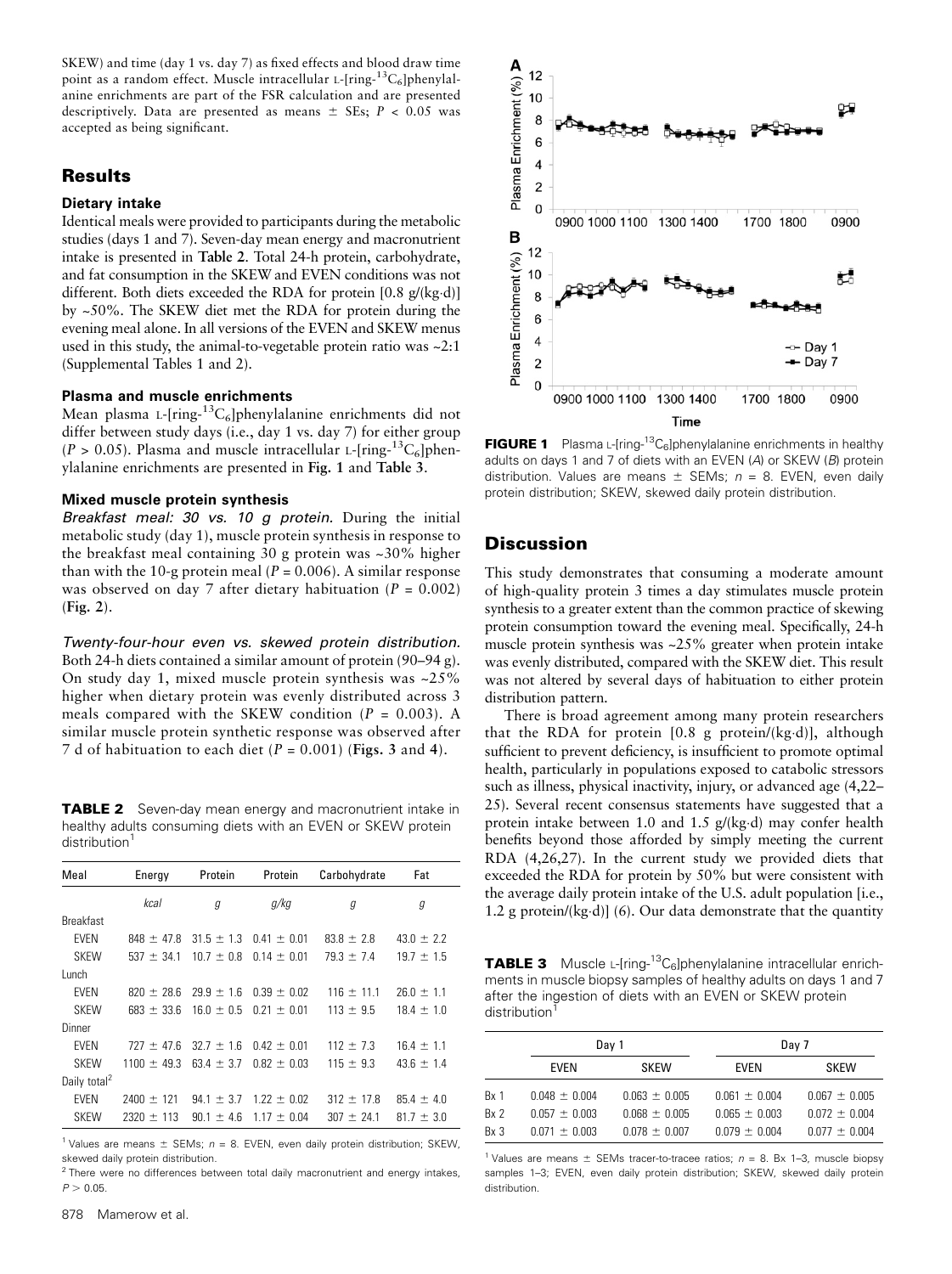

FIGURE 2 Mixed muscle protein FSRs in healthy adults on days 1 and 7 after the ingestion of a breakfast meal containing 30 g (EVEN) or 10 g (SKEW) of protein. Values are means  $\pm$  SEMs;  $n = 8$ . \*Different from EVEN at that time point,  $P < 0.05$ .  $*$ Main effect of group between 30- and 10-g meals,  $P < 0.05$ . EVEN, even daily protein distribution; FSR, fractional synthesis rate; SKEW, skewed daily protein distribution.

of protein consumed over a 24-h period is not the sole determinant of its potential to stimulate muscle protein synthesis.

Our data are also consistent with the contention that there is no protein synthetic advantage gained by consuming increasingly large servings of protein in a single meal (7,16). Unlike fat or carbohydrate, the human body has limited capacity to transiently store "excess" dietary protein from a single meal to acutely stimulate muscle protein anabolism at a later time. For example, we have previously demonstrated that a single large serving of a high-quality protein (12 ounces lean beef, 90 g protein) has no greater effect on muscle protein synthesis than a more modest 4-ounce (30 g protein) meal (7). In the current study, muscle protein synthesis after the EVEN breakfast meal (31.5  $\pm$  1.3 g protein) was ~40% higher than after the SKEW breakfast (10.7  $\pm$ 0.8 g protein). Although not directly assessed, it is likely that lunch followed a similar pattern, favoring the EVEN protein distribution (EVEN vs. SKEW: 29.9  $\pm$  1.6 vs. 16.0  $\pm$  0.5 g protein). Reconciling total daily protein intake by end-loading protein during the SKEW evening meal (EVEN vs. SKEW:  $32.7 \pm 1.6$ ) vs.  $63.4 \pm 3.7$  g protein) failed to make up the difference in 24-h muscle protein synthesis.

One of the limitations of this, and many, muscle metabolism studies is our inability to concurrently measure muscle protein synthesis and breakdown. Consequently, the question remains whether 24-h net muscle protein anabolism could be improved by adding even more protein to either group. Recent commentary suggests that larger protein meals ( $\geq$ 30 g protein/meal) may provide a greater net anabolic effect by maximally stimulating muscle protein synthesis while progressively inhibiting protein breakdown (11). Protein breakdown is difficult to measure in non–steady state conditions (i.e., after a meal or exercise) without resorting to complex and invasive 3-pool modeling techniques. Nevertheless, the theory that larger protein meals provide a greater net anabolic effect is applicable and perhaps beneficial in situations in which an individual's meal plan and total energy requirements can accommodate additional protein. However, great care must be taken when translating these theories for dietary prescription. A daily protein distribution of 40-40-40 g may be advantageous for some individuals; however, a protein distribution of 10-10-100 g will likely not offer a similar net anabolic advantage.

Although the results of our current study support the potential of dietary protein distribution to ultimately influence outcomes such as muscle mass and function, there is clearly a need for

longer-duration feeding trials or retrospective examination of daily dietary protein intake patterns in previous nutrition studies. In healthy individuals, modest, acute differences in 24-h muscle protein synthesis cannot be expected to precipitate changes in muscle mass or function over a period of weeks or perhaps months. Nevertheless, a subtle, chronic depression of muscle protein synthesis is entirely consistent with the gradual onset and progression of sarcopenia, an insidious condition that takes many years to manifest (28).

Few studies to date have examined the longer-term outcomes associated with protein distribution patterns. The ones we are aware of have focused on an older population who are more likely to experience anabolic resistance after a meal and are arguably more likely to benefit from optimizing protein intake and distribution than their younger peers. In a recent crosssectional study in free-living elderly aged  $\geq$ 75 y, Bollwein et al. (29) found that although frail, prefrail, and nonfrail individuals did not differ in absolute or relative protein consumption (all participants exceeded the RDA), nonfrail participants displayed a more even protein distribution pattern across all daily meals, whereas frail and prefrail participants skewed protein consumption toward the noon meal.

Using a clinical trial to explore a similar theme, Bouillanne et al. (30) conducted a 6-wk randomized ''protein distribution'' trial in hospitalized older adults ( $n = 66$ ; age:  $85$  y; BMI: 21 kg/m<sup>2</sup>). Patients were provided with "spread" (0800 h: 12.2 g; 1200 h: 21 g; 1600 h: 13.5 g; 1900 h: 21.2 g) or ''pulsed'' (0800 h: 4.5 g; 1200: 47.8 g; 1600 h: 2.3 g; 1900 h: 10.9 g) protein distribution diets that provided a commendable 1.31 g protein/(kg·d). Although no changes in handgrip strength or activities of daily living were noted, the pulsed diet did produce a modest, but significant improvement in lean mass compared with the ''spread'' protein diet.

Although the results from the study by Bouillanne et al. (30) superficially conflict with our results, many of the broader themes and conclusions are consistent with our data. Specifically, in this hospitalized and potentially anabolic-resistant older population, the quantity of protein consumed at each meal in the ''spread/distributed'' protein group (i.e., 12–21 g/meal) was likely insufficient to optimally stimulate muscle protein synthesis across all meals. Moving forward, it may be of considerable clinical relevance to continue to explore and refine protein distribution patterns in patients and populations at increased risk of losing muscle mass and function (16,23,31).



**FIGURE 3** Twenty-four-hour mixed muscle protein FSRs in healthy adults on days 1 and 7 after the ingestion of diets with an EVEN or SKEW protein distribution. Values are means  $\pm$  SEMs; n = 8. \*Different from EVEN at that time point,  $P < 0.05$ .  $*$ Main effect of group between EVEN and SKEW,  $P < 0.05$ . EVEN, even daily protein distribution; FSR, fractional synthesis rate; SKEW, skewed daily protein distribution.